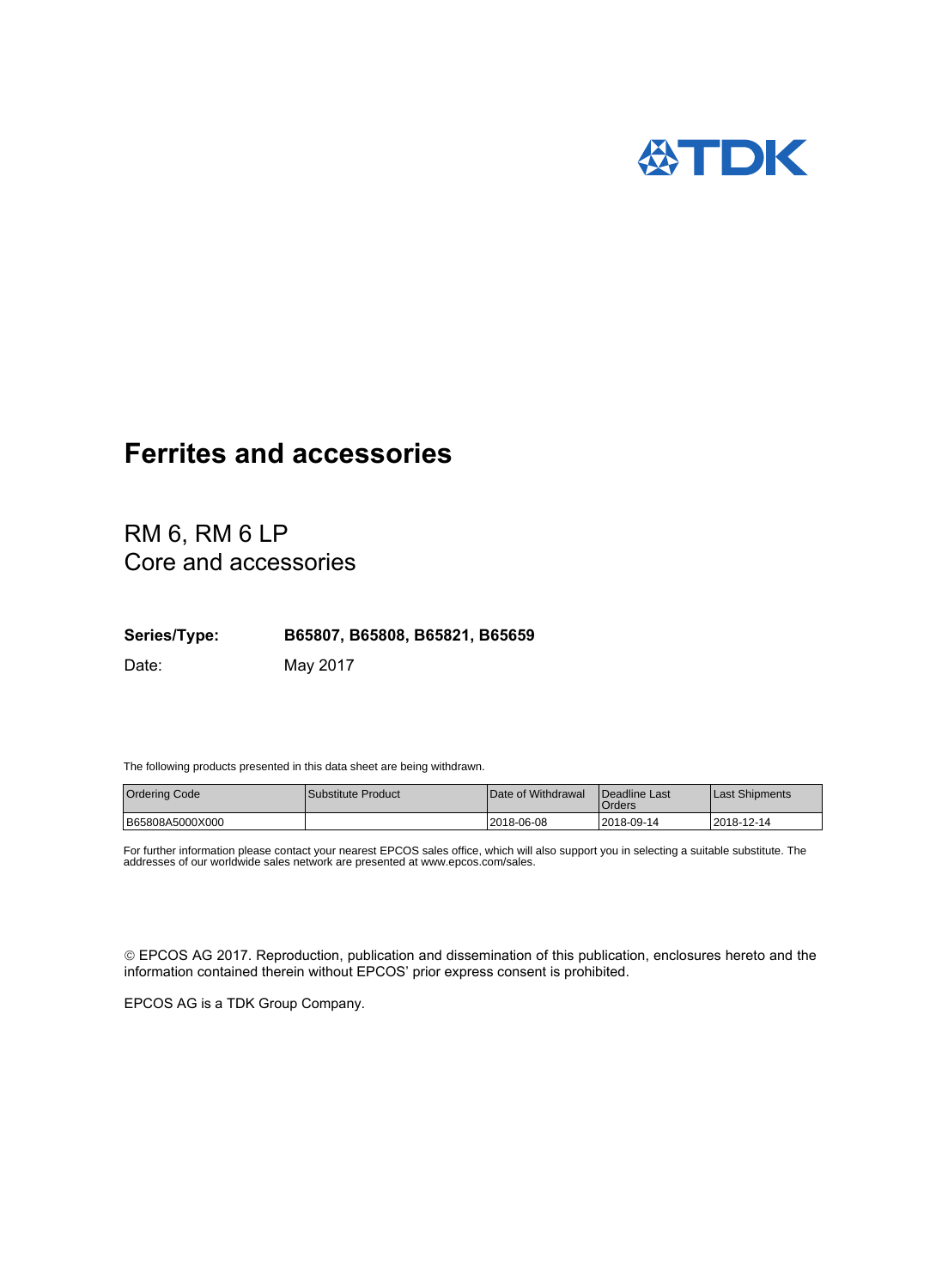

#### **Core and accessories**

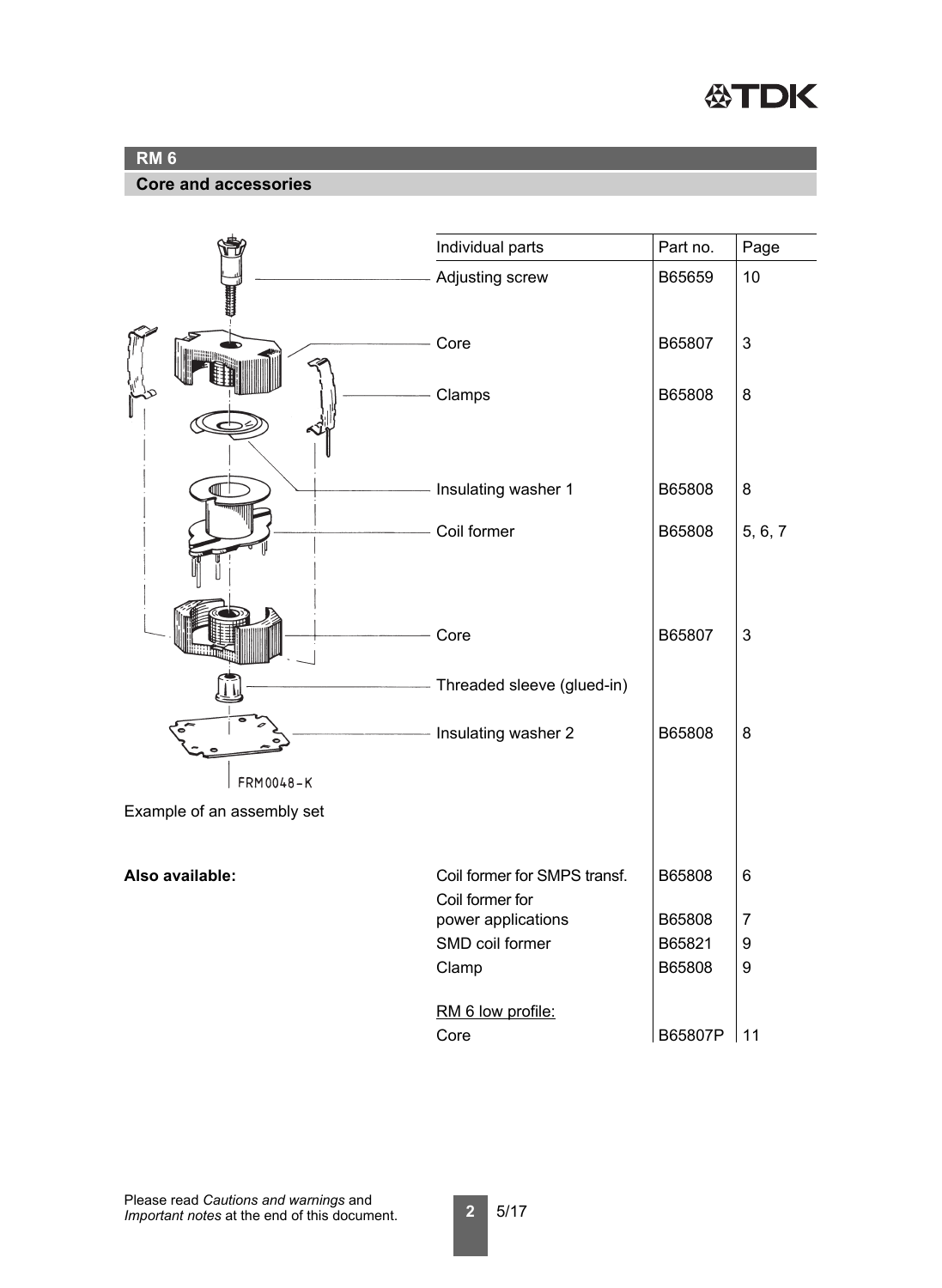

| RM <sub>6</sub> |        |
|-----------------|--------|
| Core            | B65807 |

- To IEC 62317-4
- Core without center hole for transformer applications
- Delivery mode: sets

**Magnetic characteristics** (per set)

|                                           | with<br>center hole | without<br>center hole |                 |
|-------------------------------------------|---------------------|------------------------|-----------------|
| $\Sigma V$ A                              | 0.86                | 0.78                   | $mm-1$          |
|                                           | 26.9                | 28.6                   | mm              |
| $I_e$<br>A <sub>e</sub><br>A <sub>m</sub> | 31.3                | 36.6                   | mm <sup>2</sup> |
| min                                       |                     | 31                     | mm <sup>2</sup> |
| V <sub>e</sub>                            | 840                 | 1050                   | mm <sup>3</sup> |

#### **Approx. weight** (per set)

| $\sim$ |  |
|--------|--|

<span id="page-2-0"></span>

#### **Gapped** (A<sub>L</sub> values/air gaps examples)

| <b>Material</b> | $A1$ value<br>nH                                    | S<br>approx.<br>mm           | $\mu_{\rm e}$            | Ordering $code1$<br>-J without center hole<br>-N with threaded sleeve<br>-C with center hole |
|-----------------|-----------------------------------------------------|------------------------------|--------------------------|----------------------------------------------------------------------------------------------|
| K1              | 40 $\pm 3\%$                                        | 0.80                         | 27.4                     | B65807+0040A001                                                                              |
| M33             | 63 $\pm 3\%$<br>$100 + 3%$                          | 0.60<br>0.38                 | 43.2<br>68.5             | B65807+0063A033<br>B65807+0100A033                                                           |
| N48             | $160 + 3%$<br>$250 + 3\%$<br>$315 + 3\%$<br>400 ±3% | 0.22<br>0.12<br>0.08<br>0.05 | 109<br>171<br>215<br>274 | B65807+0160A048<br>B65807+0250A048<br>B65807+0315A048<br>B65807+0400A048                     |
| N41             | $250 + 3\%$                                         | 0.17                         | 155                      | B65807J0250A041                                                                              |

<sup>1)</sup> Replace the + by the code letter "C" or "N" for the required version. Standard version is "C".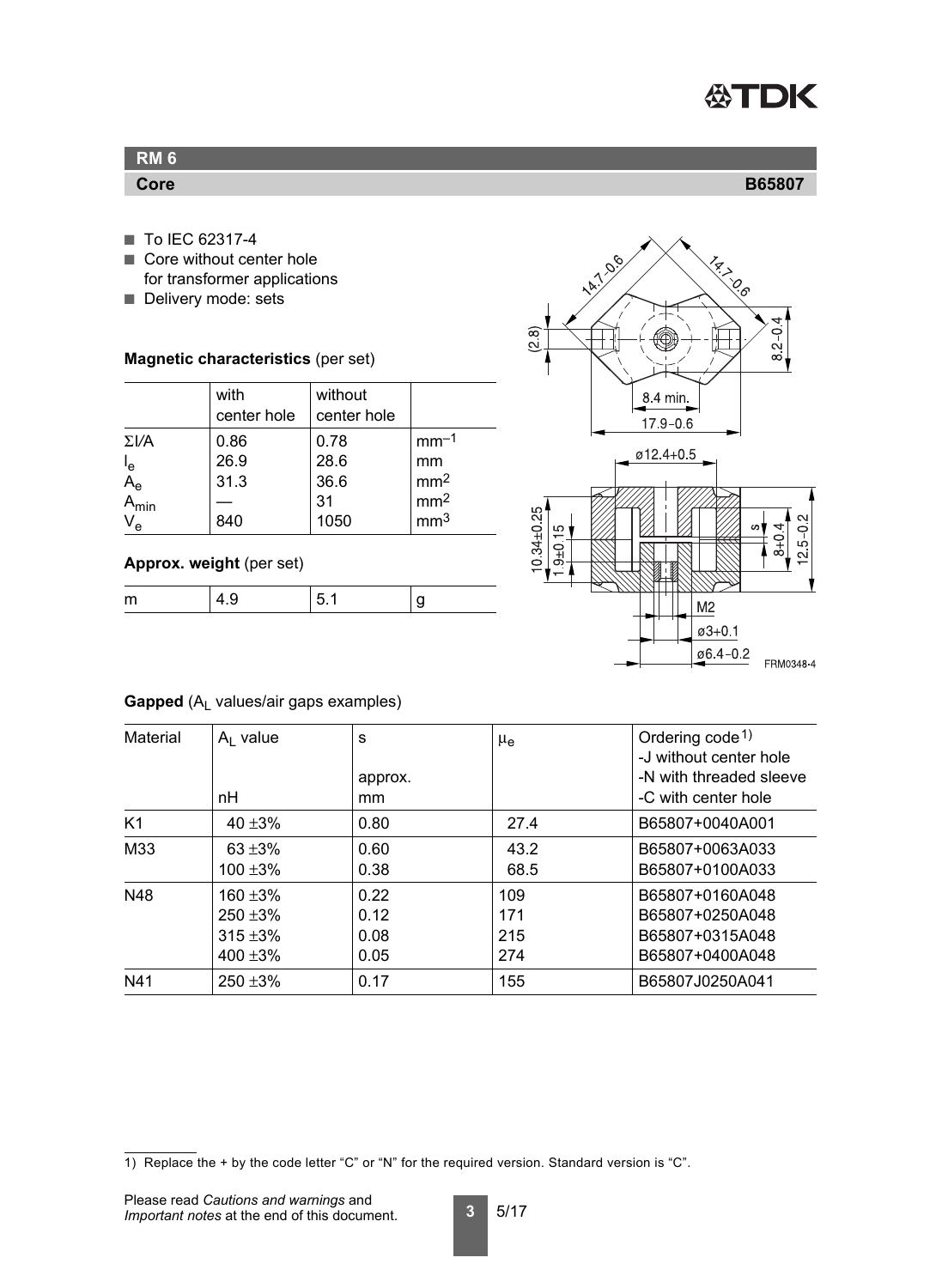

| <b>RM 6</b> |               |
|-------------|---------------|
| Core        | <b>B65807</b> |

# **Ungapped**

| <b>Material</b> | $Al$ value         | $\mu_{\rm e}$ | $P_V$                              | Ordering code                                 |
|-----------------|--------------------|---------------|------------------------------------|-----------------------------------------------|
|                 | nН                 |               | W/set                              | -C with center hole<br>-J without center hole |
| N48             | 2200 +30/-20%      | 1500          |                                    | B65807C0000R048                               |
| N45             | 3500 +30/-20%      | 2180          |                                    | B65807J0000R045                               |
| N30             | 4300 +30/-20%      | 2670          |                                    | B65807J0000R030                               |
| T <sub>35</sub> | 6200 +30/-20%      | 3860          |                                    | B65807J0000R035                               |
| <b>T38</b>      | 8600 +40/-30%      | 5350          |                                    | B65807J0000Y038                               |
| T66             | 12300 +40/-30%     | 7650          |                                    | B65807J0000Y066                               |
| N49             | 1700 +30/-20%      | 1060          | $<$ 0.15 ( 50 mT, 500 kHz, 100 °C) | B65807J0000R049                               |
| <b>N87</b>      | 2400 +30/-20%      | 1490          | < 0.51 (200 mT, 100 kHz, 100 °C)   | B65807J0000R087                               |
| <b>N97</b>      | 2400 +30/-20%      | 1490          | < 0.39 (200 mT, 100 kHz, 100 °C)   | B65807J0000R097                               |
| <b>N95</b>      | 2800 +30/-20%      | 1740          | $<$ 0.45 (200 mT, 100 kHz, 100 °C) | B65807J0000R095                               |
| N41             | $3100 + 30/ - 20%$ | 1930          | $<$ 0.16 (200 mT, 25 kHz, 100 °C)  | B65807J0000R041                               |

Other A<sub>L</sub> values/air gaps and materials available on request — see [Processing remarks on page 12](#page-11-0).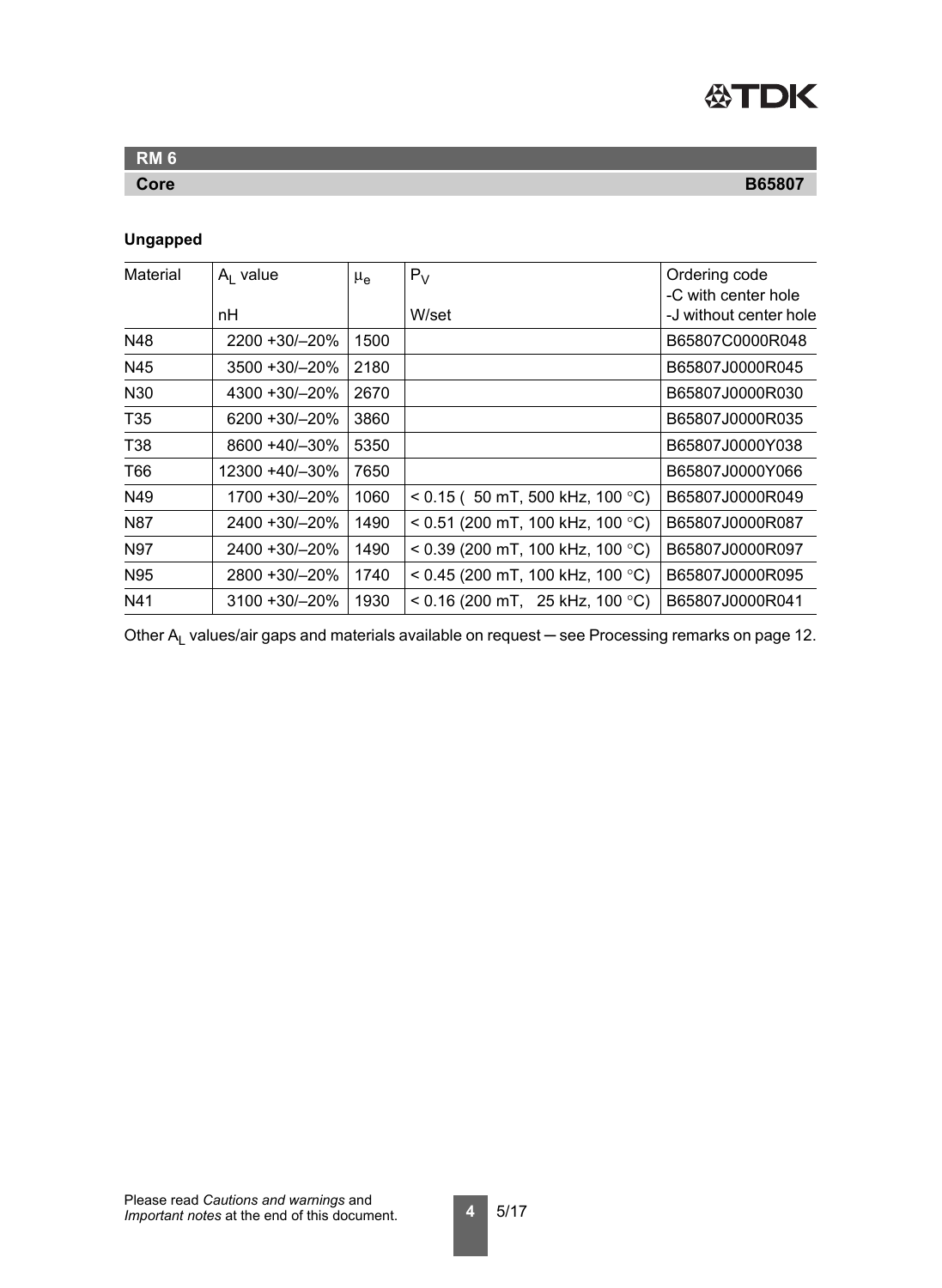

**Accessories B65808**

#### <span id="page-4-0"></span>**Coil former, squared pins**

Material: GFR thermosetting plastic (UL 94 V-0, insulation class to IEC 60085: F  $\triangle$  max. operating temperature 155 °C), color code black Sumikon PM 9630® [E41429 (M)], SUMITOMO BAKELITE CO LTD Solderability: to IEC 60068-2-20, test Ta, method 1 (aging 3): 235 °C, 2 s Resistance to soldering heat: to IEC 60068-2-20, test Tb, method 1B: 350 °C, 3.5 s Winding: see Processing notes, 2.1

For matching clamp and insulating washers [see page 8.](#page-7-1)

| Sections | A <sub>N</sub><br>mm <sup>2</sup> | ١N<br>mm | $A_R$ value<br>$\mu\Omega$ | Pins        | Ordering code                                         |
|----------|-----------------------------------|----------|----------------------------|-------------|-------------------------------------------------------|
|          | 15                                | 30       | 69                         | 4<br>5<br>6 | B65808N1004D001<br>B65808N1005D001<br>B65808N1006D001 |
| 2        | 14                                | 30       | 73                         | 4<br>6      | B65808N1004D002<br>B65808N1006D002                    |

4 pins

 $5 + 6$  pins

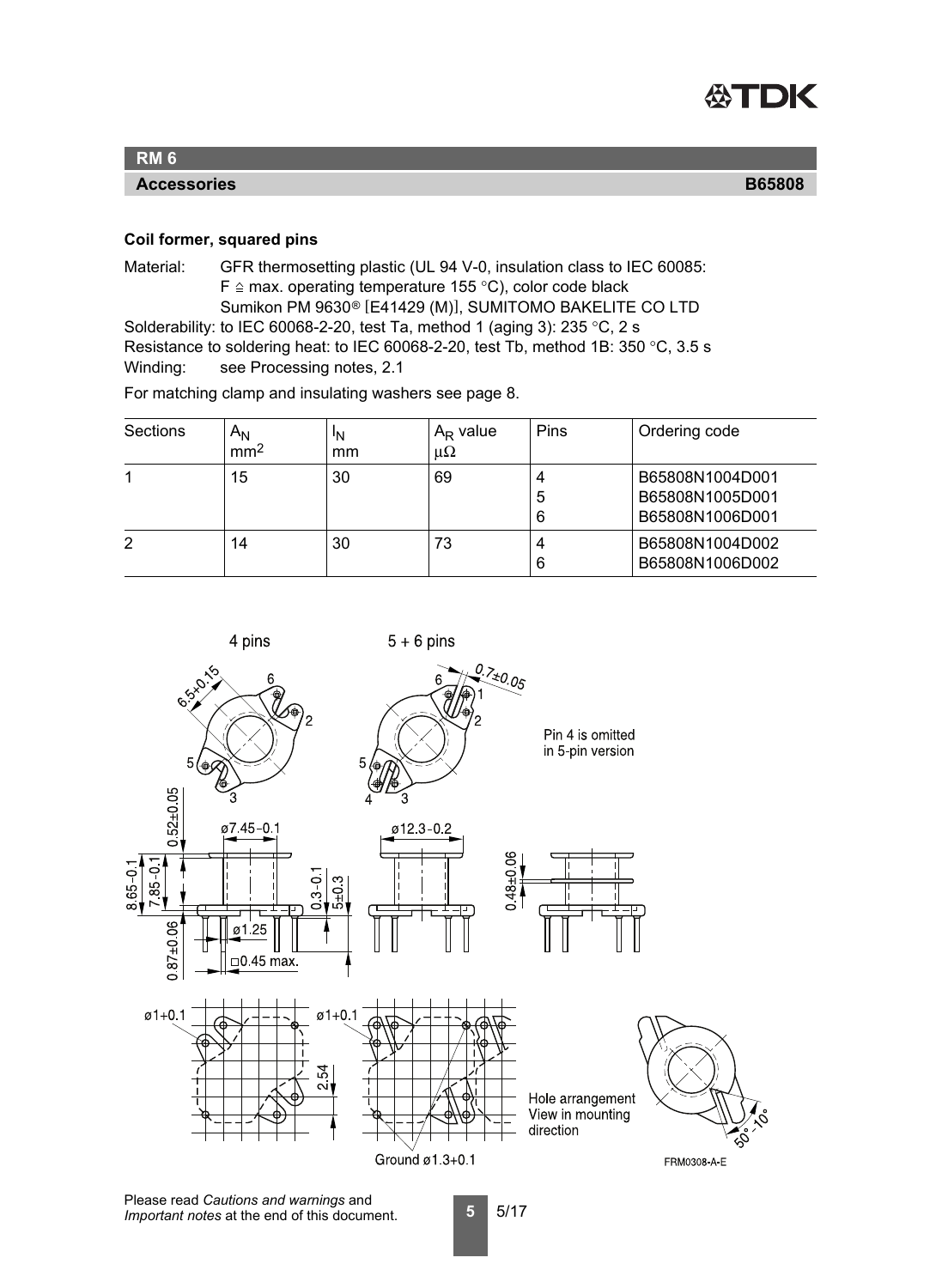<span id="page-5-1"></span>

#### **Accessories B65808**

#### <span id="page-5-0"></span>**Coil former for SMPS transformers with line isolation**

The creepage distances and clearances are designed such that the coil former is suitable for use in SMPS transformers with line isolation.

- Closed center flange with external wire guide
- Optimized for use with automatic winding machines

Material: GFR thermosetting plastic (UL 94 V-0, insulation class to IEC 60085: F  $\triangle$  max. operating temperature 155 °C), color code black

Sumikon PM 9630® [E41429 (M)], SUMITOMO BAKELITE CO LTD

Solderability: to IEC 60068-2-20, test Ta, method 1 (aging 3): 235  $\degree$ C, 2 s

Resistance to soldering heat: to IEC 60068-2-20, test Tb, method 1B: 350 °C, 3.5 s Winding: see Processing notes, 2.1

For matching clamp and insulating washers [see page 8.](#page-7-1)





Please read *Cautions and warnings* and *Important notes* at the end of this document.

**6** 5/17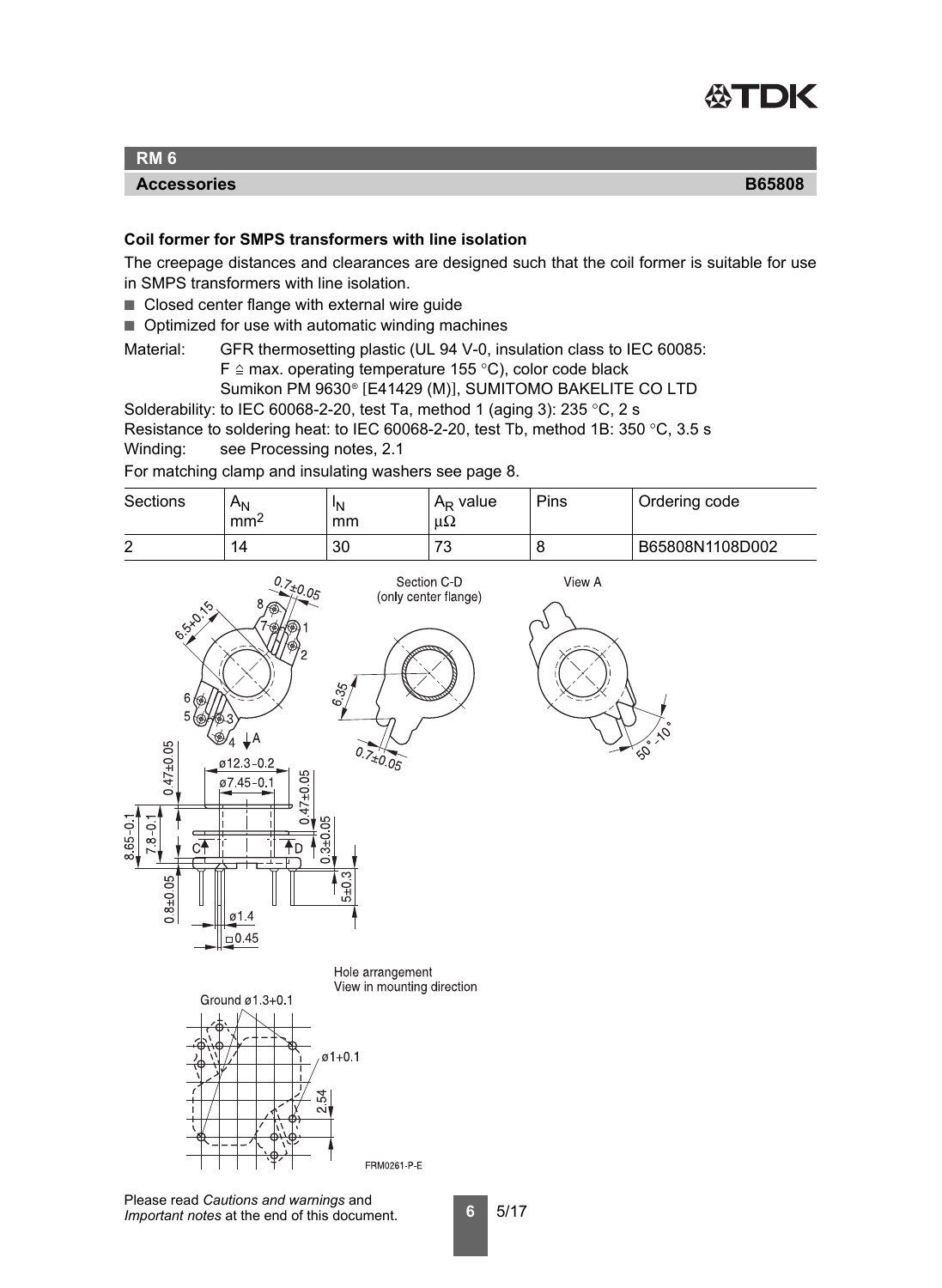<span id="page-6-0"></span>

#### **Accessories B65808**

#### **Coil former for power applications with angled pins**

Optimized for automatic winding

Material: GFR polyterephthalate (UL 94 V-0, insulation class to IEC 60085:  $F \triangleq$  max. operating temperature 155 °C), color code black Valox 420-SE0 [E45329 (M)] SABIC INNOVATIVE PLASTICS B V Solderability: to IEC 60068-2-20, test Ta, method 1 (aging 3): 235 °C, 2 s Resistance to soldering heat: to IEC 60068-2-20, test Tb, method 1B: 350 °C, 3.5 s

Winding: see Processing notes, 2.1

For matching clamp and insulating washer 1 [see page 8.](#page-7-2)

| <b>Sections</b> | $A_N$<br>mm <sup>2</sup> | <sup>I</sup> N<br>mm | $A_R$ value<br>$\mu\Omega$ | Pins | Ordering code   |
|-----------------|--------------------------|----------------------|----------------------------|------|-----------------|
|                 | 15                       | 30                   | 69                         | ◡    | B65808E1508T001 |

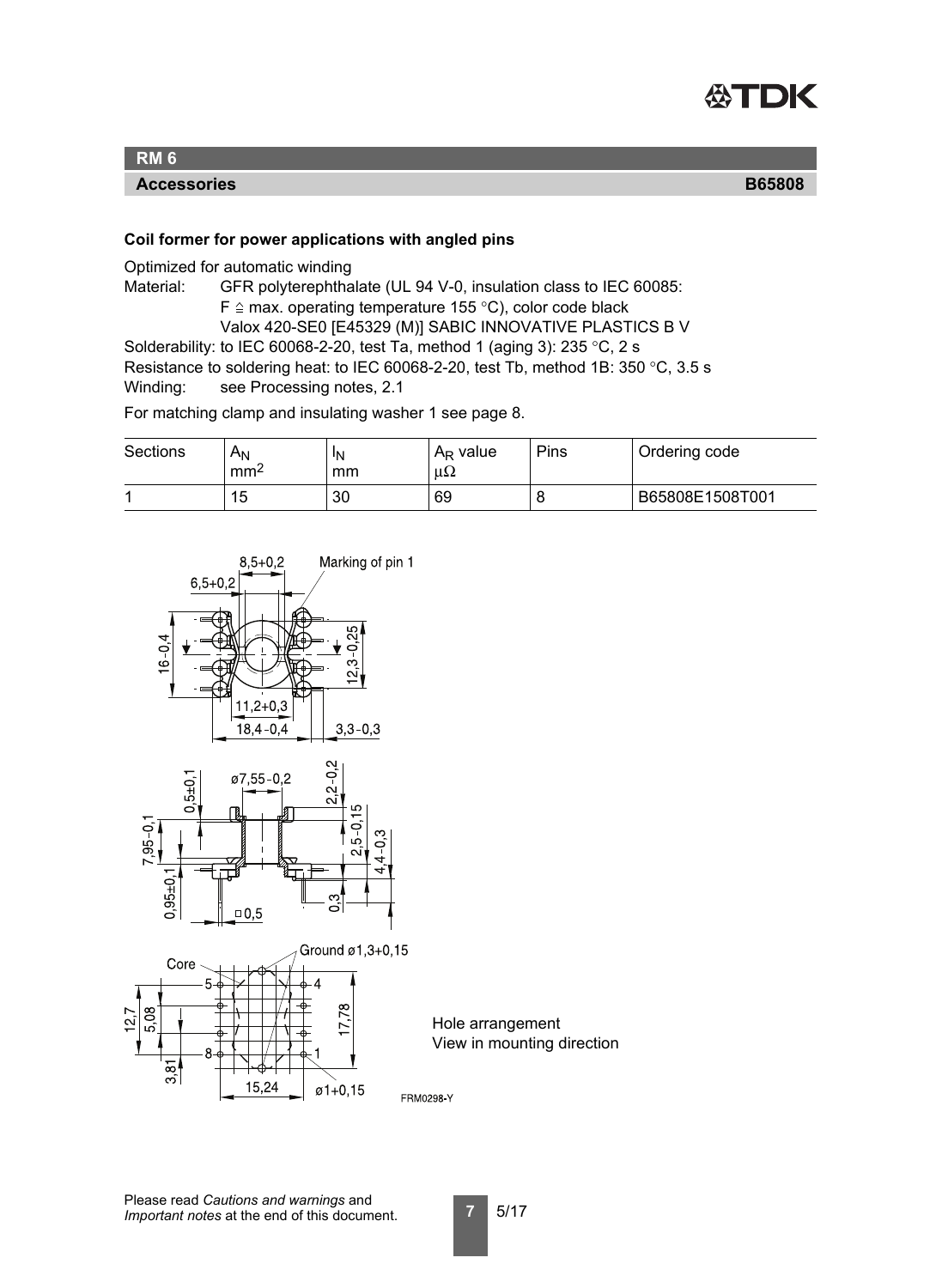<span id="page-7-0"></span>

#### **Accessories B65808**

#### <span id="page-7-1"></span>**Clamp**

- With ground terminal, made of stainless spring steel (tinned), 0.4 mm thick
- Solderability to IEC 60068-2-20, test Ta, method 1 (aging 3): 235 °C, 2 s

#### <span id="page-7-2"></span>**Insulating washer 1** between core and coil former

- For tolerance compensation and for insulation
- Made of polyarylate film (UL 94 V-0, insulation class to IEC 60085: E  $\triangleq$  120 °C), 0.08 mm thick Aryphan F685, [E167358 (M)], natural color, LOFO HIGH TECH FILM GMBH

#### **Insulating washer 2** for double-clad PCBs

■ Made of polycarbonate (UL 94 V-0, insulation class to IEC 60085: E  $\cong$  120 °C), 0.25 mm thick Makrofol FR7-2 [E168120 (M)], COVESTRO AG

|                                                   | Ordering code   |
|---------------------------------------------------|-----------------|
| Clamp (ordering code per piece, 2 are required)   | B65808B2203X000 |
| Insulating washer 1 (reel packing, $PU = 1$ reel) | B65808A5000X000 |
| Insulating washer 2 (bulk)                        | B65808C2005X000 |





 $0.6$ 

#### **Clamp Insulating washer 1** Insulating washer 2



#### **Clamping forces for RM 6**



 $F_{min}$ : Extension of clamp from a to  $a_2 = X_{min}$  $F_{\text{max}}$ : Extension of clamp from a to  $a_1 = X_{\text{max}}$ 

| Clamp opening a (mm)                          | $9.5 + 0.2$                                                  |    |
|-----------------------------------------------|--------------------------------------------------------------|----|
| Core nose $Z_{\text{max}}$ (mm)               | 0.22                                                         |    |
| Height of core pair $X$ (mm) $X_{\text{min}}$ | 10.1<br>10.6                                                 |    |
| Clamping force $F(N)$                         | $\mathsf{X}_{\mathsf{max}}$<br>$F_{min}$<br>$F_{\text{max}}$ | 50 |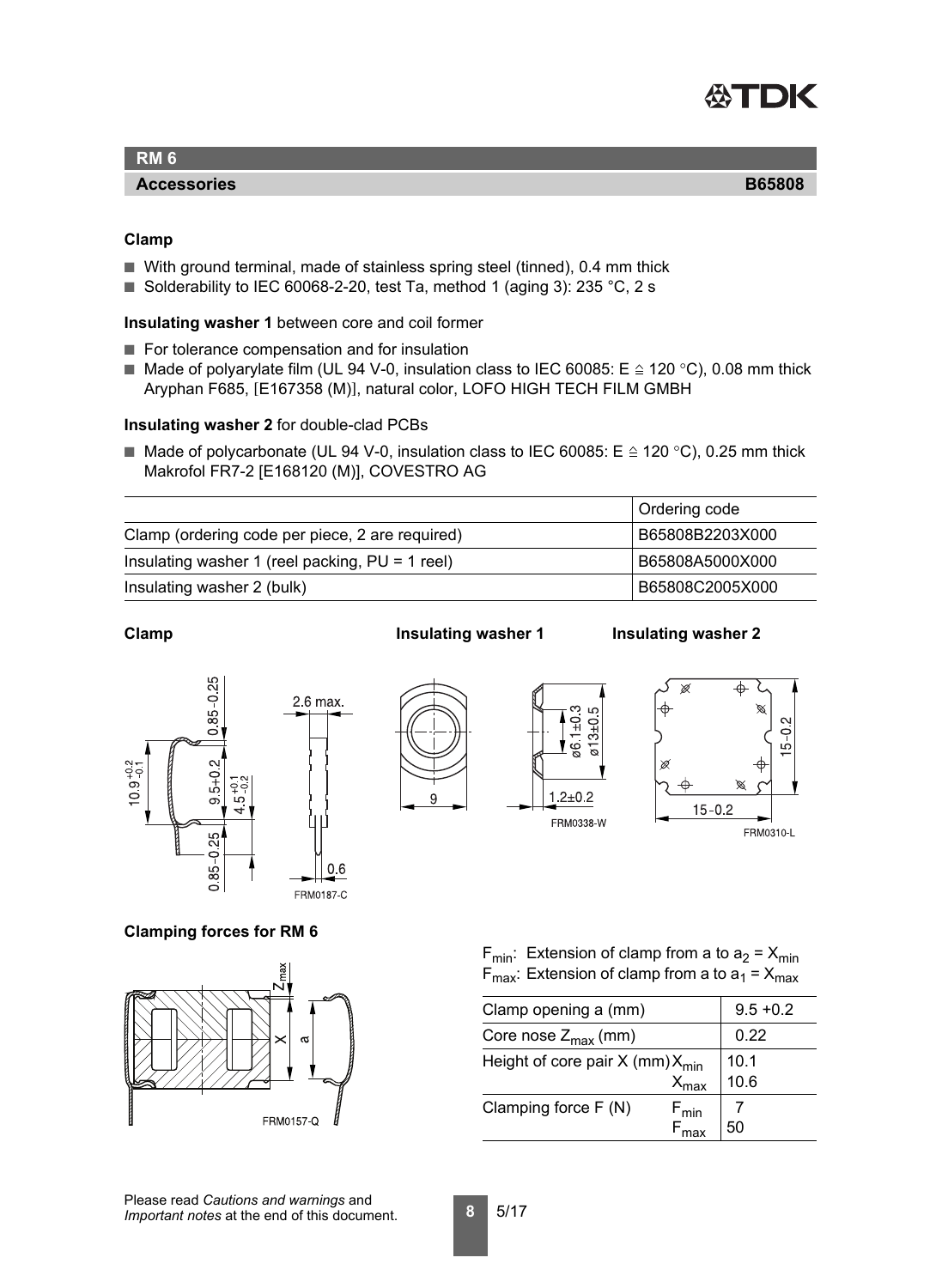<span id="page-8-0"></span>

#### SMD

#### **SMD coil former with gullwing terminals**

Material: GFR liquid crystal polymer (UL 94 V-0, insulation class to IEC 60085: F  $\triangle$  max. operating temperature 155 °C), color code black Vectra E 130i [E106764 (M)], POLYPLASTICS CO LTD Vectra E 130i [E83005 (M)], CELANESE INTERNATIONAL CORP.

Solderability: to IEC 60068-2-58, test Td, method 6 (Group 3): 245 °C, 3 s

Resistance to soldering heat: to IEC 60068-2-58, test Td, method 6 (Group 3): 255 °C, 10 s

permissible soldering temperature for wire-wrap connection on coil former: 400 °C,1 s

Winding: see Processing notes, 2.1

#### **Clamp**

■ Without ground terminal, made of stainless spring steel, 0.435 mm thick

| Sections                                       | Α <sub>Ν</sub><br>mm <sup>2</sup> | ΙN<br>mm | $A_R$ value<br>μ $Ω$ | <b>Terminals</b> | Ordering code   |
|------------------------------------------------|-----------------------------------|----------|----------------------|------------------|-----------------|
|                                                | 16.2                              | 31       | 66                   |                  | B65821C1008T001 |
| Clamp(ordering code per piece, 2 are required) | B65808J2204X000                   |          |                      |                  |                 |

#### **Coil former** Clamp





Please read *Cautions and warnings* and *Important notes* at the end of this document.

**Accessories B65821, B65808**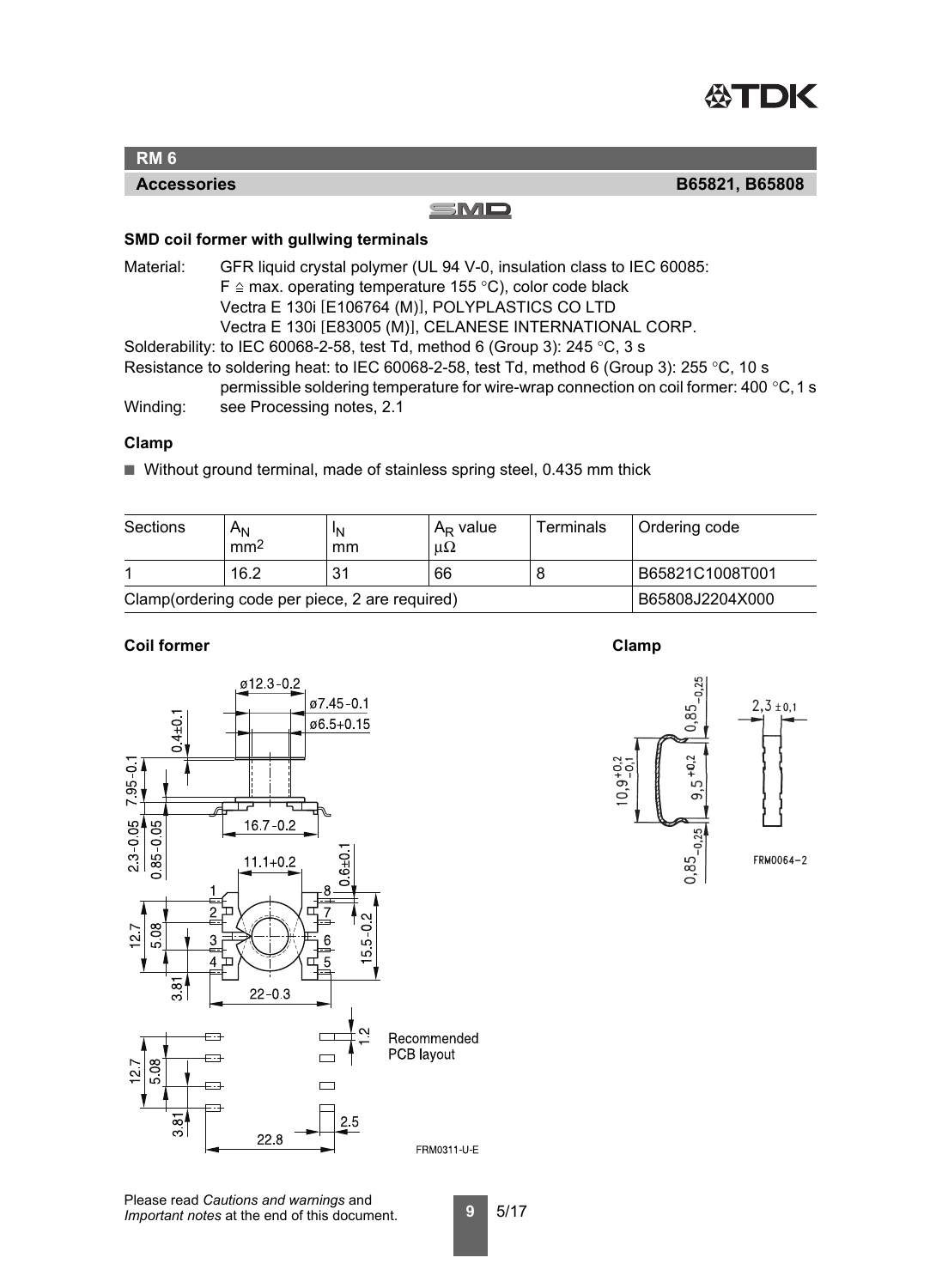

#### **Accessories B65659**

## <span id="page-9-0"></span>**Adjusting screw**

■ Tube core with thread and core brake made of GFR polyterephthalate Pocan B3235® [E245249 (M)], LANXESS AG

| Figure | Tube core                                   |                 | <b>Ordering code</b> |                 |
|--------|---------------------------------------------|-----------------|----------------------|-----------------|
|        | $\varnothing \times$ length (mm)   Material |                 | Color code           |                 |
| a      | $2.62 \times 3.6$                           | N <sub>22</sub> | red                  | B65659F0001X023 |
| b      | $2.75 \times 4.4$                           | N <sub>22</sub> | black                | B65659F0003X023 |
| C      | $2.82 \times 4.4$                           | N <sub>22</sub> | vellow               | B65659F0004X023 |





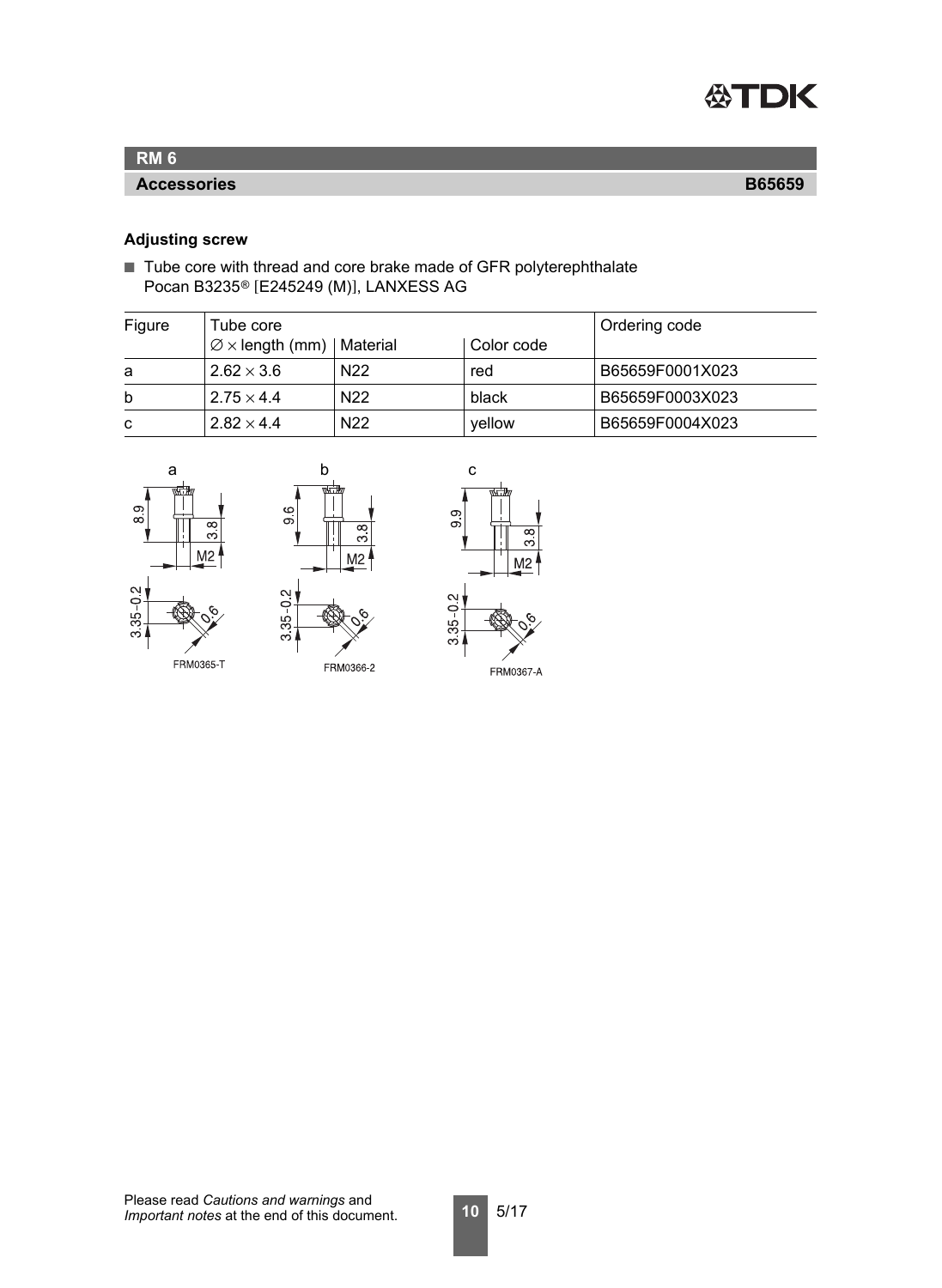

# **RM 6 »Low Profile«Core B65807P** ■ To IEC 62317-4 ■ For compact transformers ■ Without center hole ■ Delivery mode: sets ∞<br>∩ **Magnetic characteristics** (per set)

 $\Sigma$ *VA* = 0.58 mm<sup>-1</sup>  $I_{\rm e}$  $= 21.8$  mm  $A_e$  = 37.5 mm<sup>2</sup>  $A_{min} = 31.2$  mm<sup>2</sup>  $V_e$  = 820 mm<sup>3</sup>

**Approx. weight** 4.0 g/set

<span id="page-10-0"></span>

#### **Ungapped**

| Material   | $A1$ value         | μ <sub>e</sub> | $P_V$                              | Ordering code   |
|------------|--------------------|----------------|------------------------------------|-----------------|
|            | nН                 |                | W/set                              |                 |
| <b>T38</b> | 10500 +40/-30%     | 4860           |                                    | B65807P0000Y038 |
| N49        | 2200 +30/-20%      | 1020           | $<$ 0.14 ( 50 mT, 500 kHz, 100 °C) | B65807P0000R049 |
| N92        | 2300 +30/-20%      | 1060           | $<$ 0.44 (200 mT, 100 kHz, 100 °C) | B65807P0000R092 |
| <b>N87</b> | $3000 + 30 / -20%$ | 1390           | < 0.40 (200 mT, 100 kHz, 100 °C)   | B65807P0000R087 |

Other A<sub>L</sub> values/air gaps and materials available on request — see [Processing remarks on page 12](#page-11-0).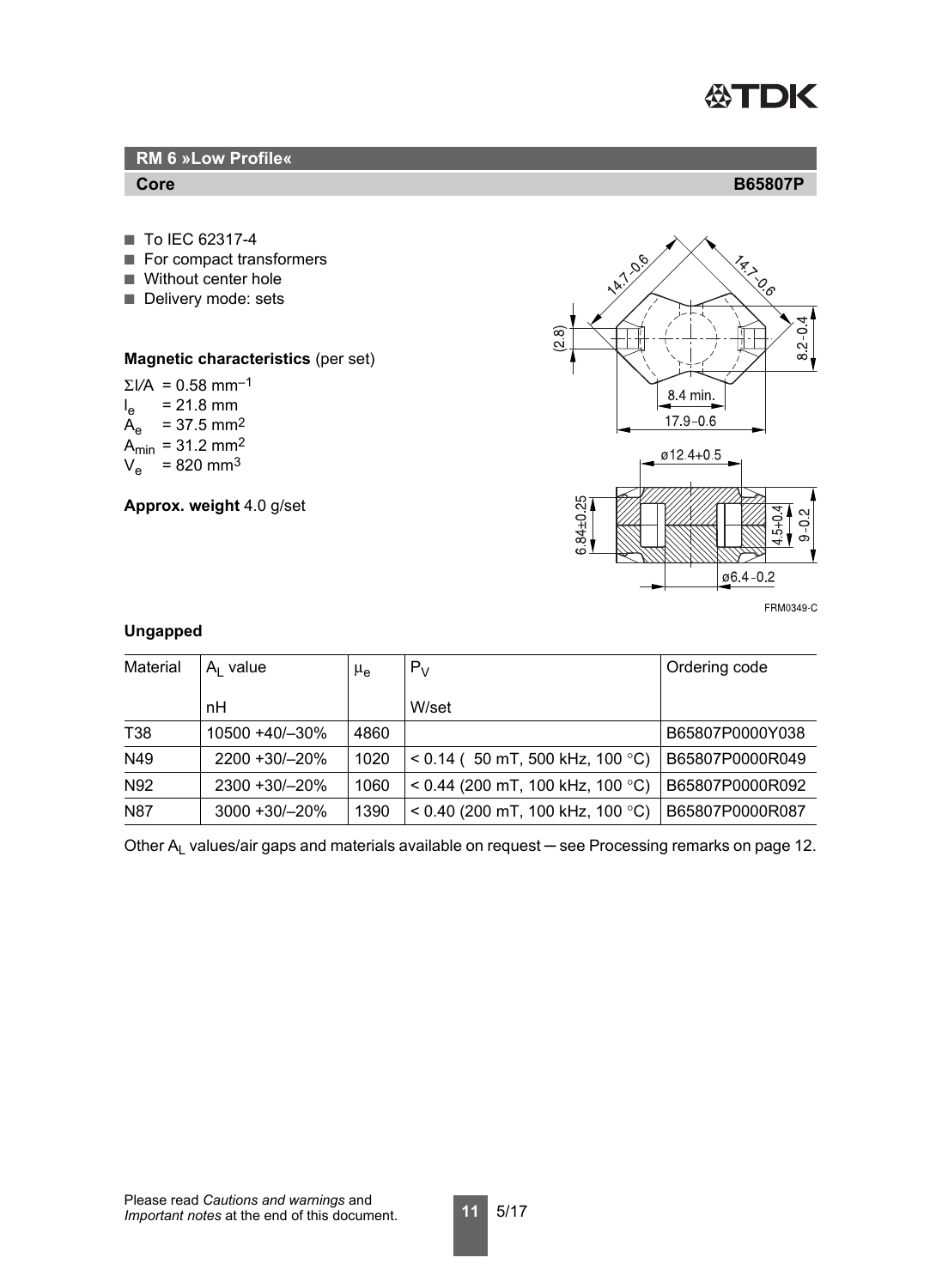

#### **Cautions and warnings**

#### **Mechanical stress and mounting**

Ferrite cores have to meet mechanical requirements during assembling and for a growing number of applications. Since ferrites are ceramic materials one has to be aware of the special behavior under mechanical load.

As valid for any ceramic material, ferrite cores are brittle and sensitive to any shock, fast temperature changing or tensile load. Especially high cooling rates under ultrasonic cleaning and high static or cyclic loads can cause cracks or failure of the ferrite cores.

For detailed information see data book, chapter *"General - Definitions, 8.1"*.

#### Effects of core combination on A<sub>L</sub> value

Stresses in the core affect not only the mechanical but also the magnetic properties. It is apparent that the initial permeability is dependent on the stress state of the core. The higher the stresses are in the core, the lower is the value for the initial permeability. Thus the embedding medium should have the greatest possible elasticity.

For detailed information see data book, chapter *"General - Definitions, 8.1"*.

#### **Heating up**

Ferrites can run hot during operation at higher flux densities and higher frequencies.

#### **NiZn-materials**

The magnetic properties of NiZn-materials can change irreversible in high magnetic fields.

#### **Ferrite Accessories**

EPCOS ferrite accessories have been designed and evaluated only in combination with EPCOS ferrite cores. EPCOS explicitly points out that EPCOS ferrite accessories or EPCOS ferrite cores may not be compatible with those of other manufacturers. Any such combination requires prior testing by the customer and will be at the customer's own risk.

EPCOS assumes no warranty or reliability for the combination of EPCOS ferrite accessories with cores and other accessories from any other manufacturer.

#### <span id="page-11-0"></span>**Processing remarks**

The start of the winding process should be soft. Else the flanges may be destroyed.

- Too strong winding forces may blast the flanges or squeeze the tube that the cores can not be mounted any more.
- Too long soldering time at high temperature (>300 °C) may effect coplanarity or pin arrangement.
- Not following the processing notes for soldering of the J-leg terminals may cause solderability problems at the transformer because of pollution with Sn oxyde of the tin bath or burned insulation of the wire. For detailed information see chapter *"Processing notes"*, section 2.2.
- The dimensions of the hole arrangement have fixed values and should be understood as a recommendation for drilling the printed circuit board. For dimensioning the pins, the group of holes can only be seen under certain conditions, as they fit into the given hole arrangement. To avoid problems when mounting the transformer, the manufacturing tolerances for positioning the customers' drilling process must be considered by increasing the hole diameter.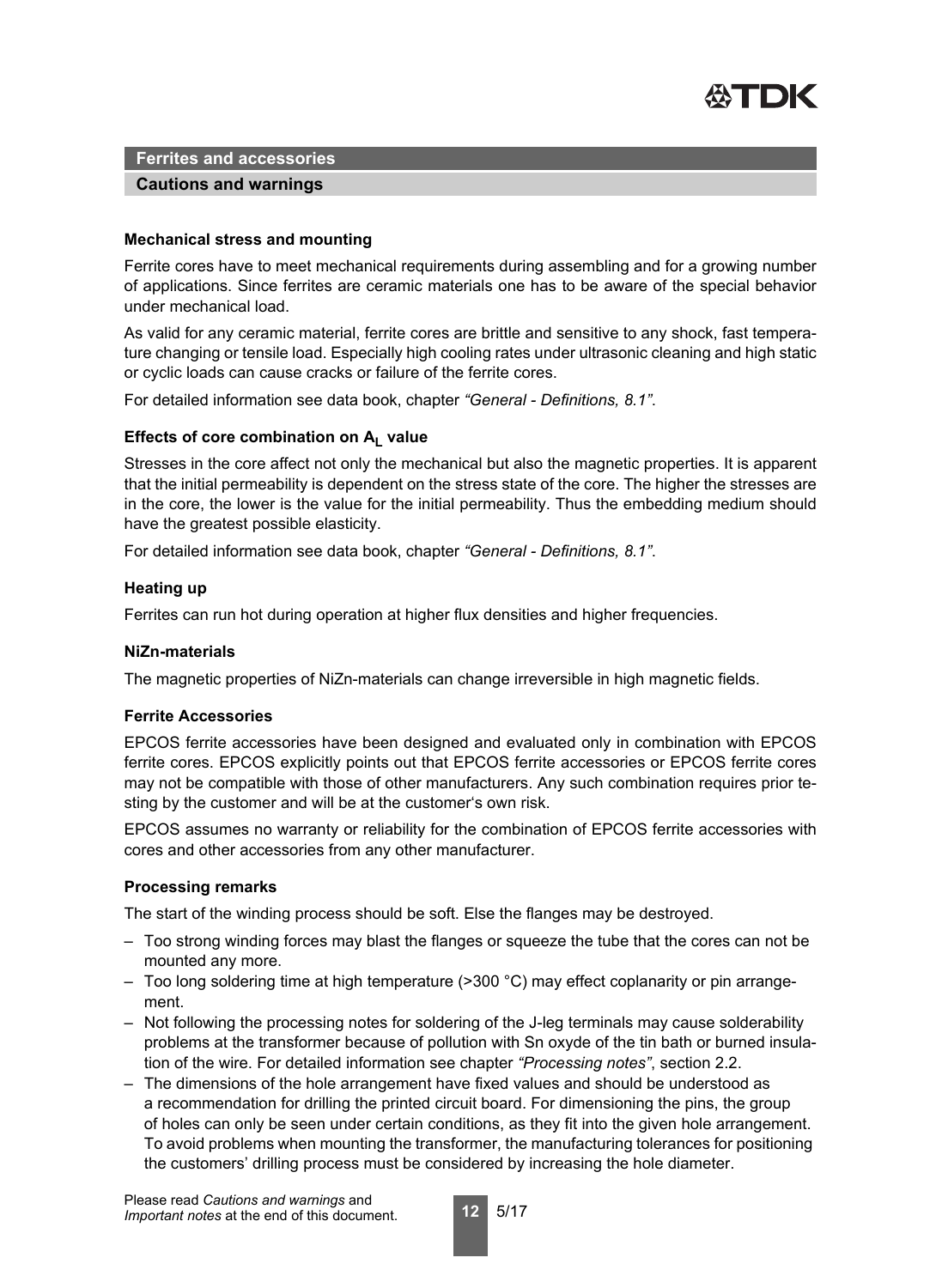

#### **Cautions and warnings**

#### **Display of ordering codes for EPCOS products**

The ordering code for one and the same product can be represented differently in data sheets, data books, other publications and the website of EPCOS, or in order-related documents such as shipping notes, order confirmations and product labels. **The varying representations of the ordering codes are due to different processes employed and do not affect the specifications of the respective products**. Detailed information can be found on the Internet under www.epcos.com/orderingcodes.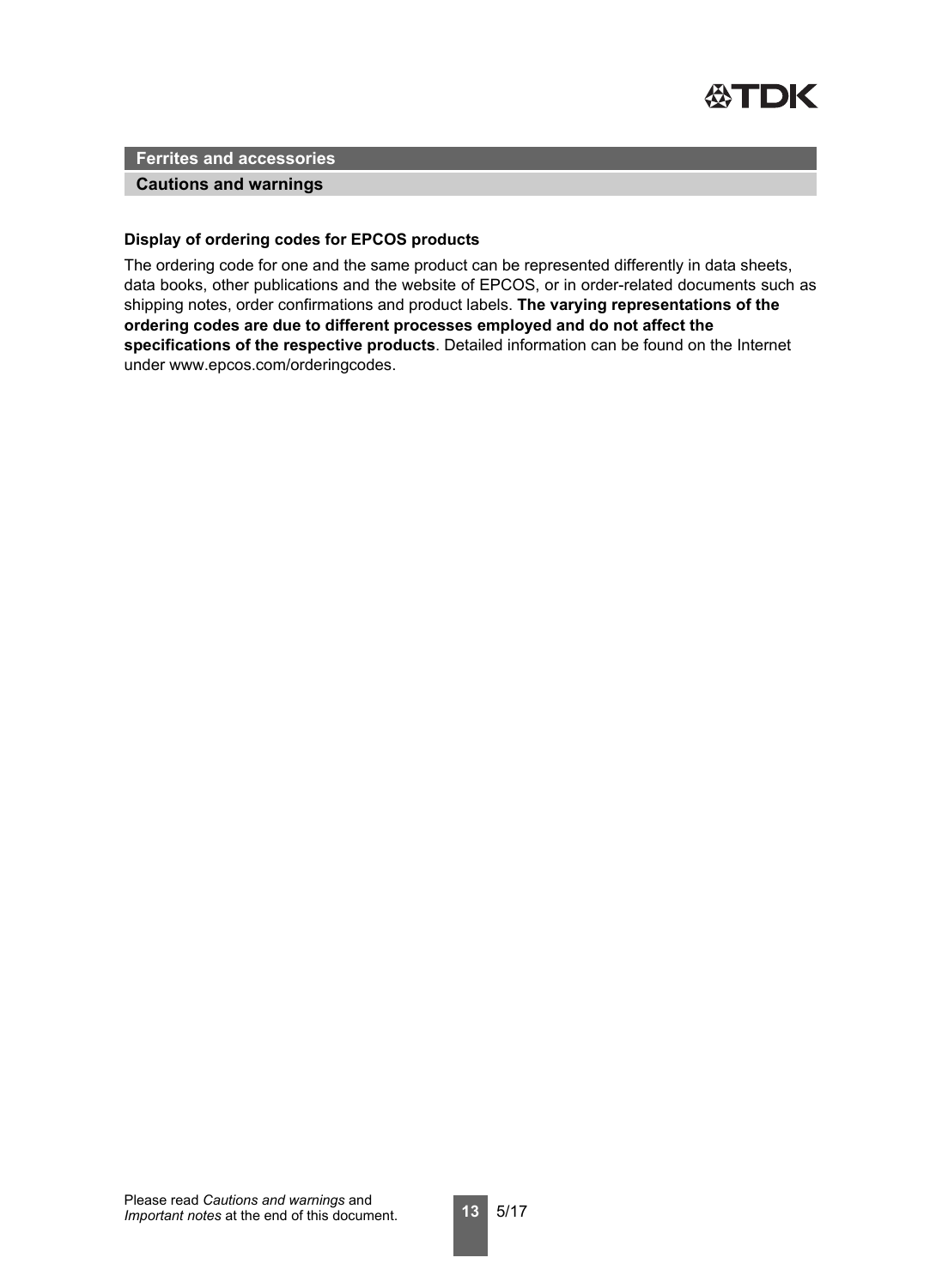

# **Symbols and terms**

| Symbol                    | Meaning                                                           | Unit                                    |
|---------------------------|-------------------------------------------------------------------|-----------------------------------------|
| A                         | Cross section of coil                                             | mm <sup>2</sup>                         |
| $\mathsf{A}_{\mathsf{e}}$ | Effective magnetic cross section                                  | mm <sup>2</sup>                         |
| $A_L$                     | Inductance factor; $A_L = L/N^2$                                  | nH                                      |
| $A_{L1}$                  | Minimum inductance at defined high saturation ( $\approx \mu_a$ ) | nH                                      |
| $A_{min}$                 | Minimum core cross section                                        | mm <sup>2</sup>                         |
| $A_{N}$                   | Winding cross section                                             | mm <sup>2</sup>                         |
| $A_{R}$                   | Resistance factor; $A_R = R_{Cu}/N^2$                             | $\mu\Omega$ = 10 <sup>-6</sup> $\Omega$ |
| B                         | RMS value of magnetic flux density                                | $Vs/m2$ , mT                            |
| $\Delta B$                | Flux density deviation                                            | $Vs/m2$ , mT                            |
| Ê                         | Peak value of magnetic flux density                               | $Vs/m2$ , mT                            |
| ΔÊ                        | Peak value of flux density deviation                              | $Vs/m2$ , mT                            |
| $B_{DC}$                  | DC magnetic flux density                                          | $Vs/m2$ , mT                            |
| $B_R$                     | Remanent flux density                                             | $Vs/m2$ , mT                            |
| $B_{\rm S}$               | Saturation magnetization                                          | $Vs/m2$ , mT                            |
| $C_0$                     | Winding capacitance                                               | $F = As/V$                              |
| <b>CDF</b>                | Core distortion factor                                            | $mm-4.5$                                |
| DF                        | Relative disaccommodation coefficient DF = $d/\mu_i$              |                                         |
| d                         | Disaccommodation coefficient                                      |                                         |
| $E_{a}$                   | Activation energy                                                 | J                                       |
| f                         | Frequency                                                         | $s^{-1}$ , Hz                           |
| f <sub>cutoff</sub>       | Cut-off frequency                                                 | $s^{-1}$ , Hz                           |
| $f_{\text{max}}$          | <b>Upper frequency limit</b>                                      | $s^{-1}$ , Hz                           |
| $f_{min}$                 | Lower frequency limit                                             | $s^{-1}$ , Hz                           |
| $f_r$                     | Resonance frequency                                               | $s^{-1}$ , Hz                           |
| $f_{Cu}$                  | Copper filling factor                                             |                                         |
| g                         | Air gap                                                           | mm                                      |
| H                         | RMS value of magnetic field strength                              | A/m                                     |
| Ĥ                         | Peak value of magnetic field strength                             | A/m                                     |
| $H_{DC}$                  | DC field strength                                                 | A/m                                     |
| $H_c$                     | Coercive field strength                                           | A/m                                     |
| h.                        | Hysteresis coefficient of material                                | $10^{-6}$ cm/A                          |
| $h/\mu_i^2$               | Relative hysteresis coefficient                                   | $10^{-6}$ cm/A                          |
|                           | RMS value of current                                              | A                                       |
| $I_{DC}$                  | Direct current                                                    | A                                       |
| Î                         | Peak value of current                                             | A                                       |
| J                         | Polarization                                                      | Vs/m <sup>2</sup>                       |
| k                         | Boltzmann constant                                                | J/K                                     |
| $k_3$                     | Third harmonic distortion                                         |                                         |
| $k_{3c}$                  | Circuit third harmonic distortion                                 |                                         |
|                           | Inductance                                                        | $H = Vs/A$                              |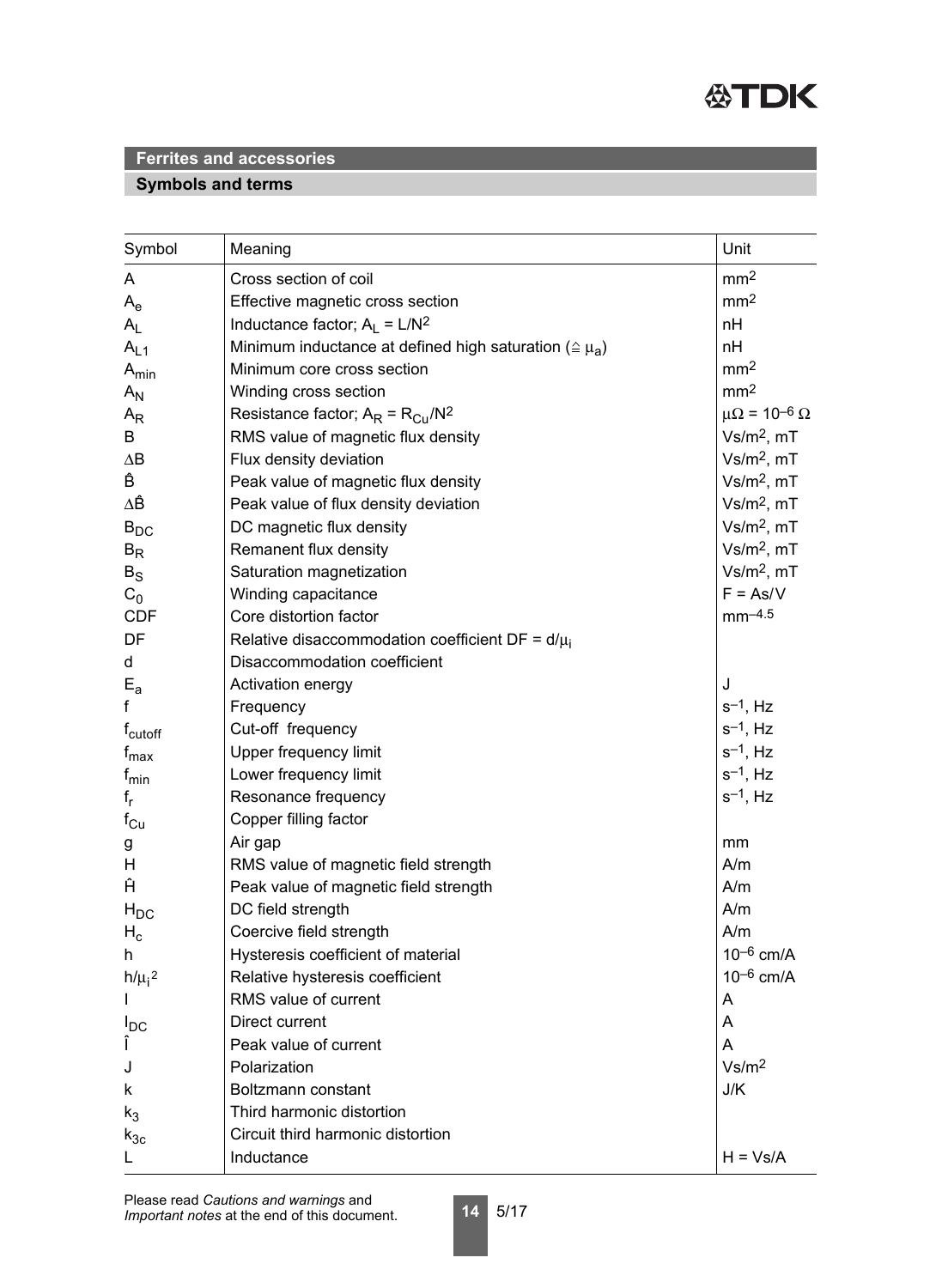

# **Symbols and terms**

| Symbol                        | Meaning                                                                 | Unit            |
|-------------------------------|-------------------------------------------------------------------------|-----------------|
| $\Delta L/L$                  | Relative inductance change                                              | Н               |
| $L_0$                         | Inductance of coil without core                                         | Н               |
| Lн                            | Main inductance                                                         | H               |
| $L_{\rm p}$                   | Parallel inductance                                                     | Н               |
| $L_{rev}$                     | Reversible inductance                                                   | Н               |
| $L_{\rm s}$                   | Series inductance                                                       | H               |
| $I_{e}$                       | Effective magnetic path length                                          | mm              |
| <sup>I</sup> N                | Average length of turn                                                  | mm              |
| N                             | Number of turns                                                         |                 |
| $P_{Cu}$                      | Copper (winding) losses                                                 | W               |
| $\mathsf{P}_{\mathsf{trans}}$ | Transferrable power                                                     | W               |
| $P_V$                         | Relative core losses                                                    | mW/g            |
| PF                            | Performance factor                                                      |                 |
| Q                             | Quality factor (Q = $\omega L/R_s$ = 1/tan $\delta_l$ )                 |                 |
| R                             | Resistance                                                              | Ω               |
| $R_{Cu}$                      | Copper (winding) resistance $(f = 0)$                                   | Ω               |
| $R_h$                         | Hysteresis loss resistance of a core                                    | Ω               |
| $\Delta R_h$                  | $R_h$ change                                                            | Ω               |
| $R_i$                         | Internal resistance                                                     | Ω               |
| $R_{p}$                       | Parallel loss resistance of a core                                      | Ω               |
| $R_{\rm s}$                   | Series loss resistance of a core                                        | $\Omega$        |
| $R_{th}$                      | Thermal resistance                                                      | K/W             |
| $R_V$                         | Effective loss resistance of a core                                     | Ω               |
| s                             | Total air gap                                                           | mm              |
| Τ                             | Temperature                                                             | $^{\circ}C$     |
| $\Delta T$                    | Temperature difference                                                  | K               |
| $T_{\rm C}$                   | Curie temperature                                                       | $^{\circ}C$     |
| t                             | Time                                                                    | s               |
| $t_v$                         | Pulse duty factor                                                       |                 |
| tan $\delta$                  | Loss factor                                                             |                 |
| tan $\delta_{\rm L}$          | Loss factor of coil                                                     |                 |
| tan $\delta_{\rm r}$          | (Residual) loss factor at $H \rightarrow 0$                             |                 |
| tan $\delta_{\mathsf{e}}$     | Relative loss factor                                                    |                 |
| tan $\delta_{h}$              | Hysteresis loss factor                                                  |                 |
| tan $\delta/\mu_i$            | Relative loss factor of material at $H \rightarrow 0$                   |                 |
| U                             | RMS value of voltage                                                    | V               |
| Û                             | Peak value of voltage                                                   | $\vee$          |
| $V_{e}$                       | Effective magnetic volume                                               | mm <sup>3</sup> |
| Ζ                             | Complex impedance                                                       | $\Omega$        |
| $Z_{n}$                       | Normalized impedance $ Z _n =  Z  / N^2 \times \mathcal{E} (I_e / A_e)$ | $\Omega$ /mm    |

**15** 5/17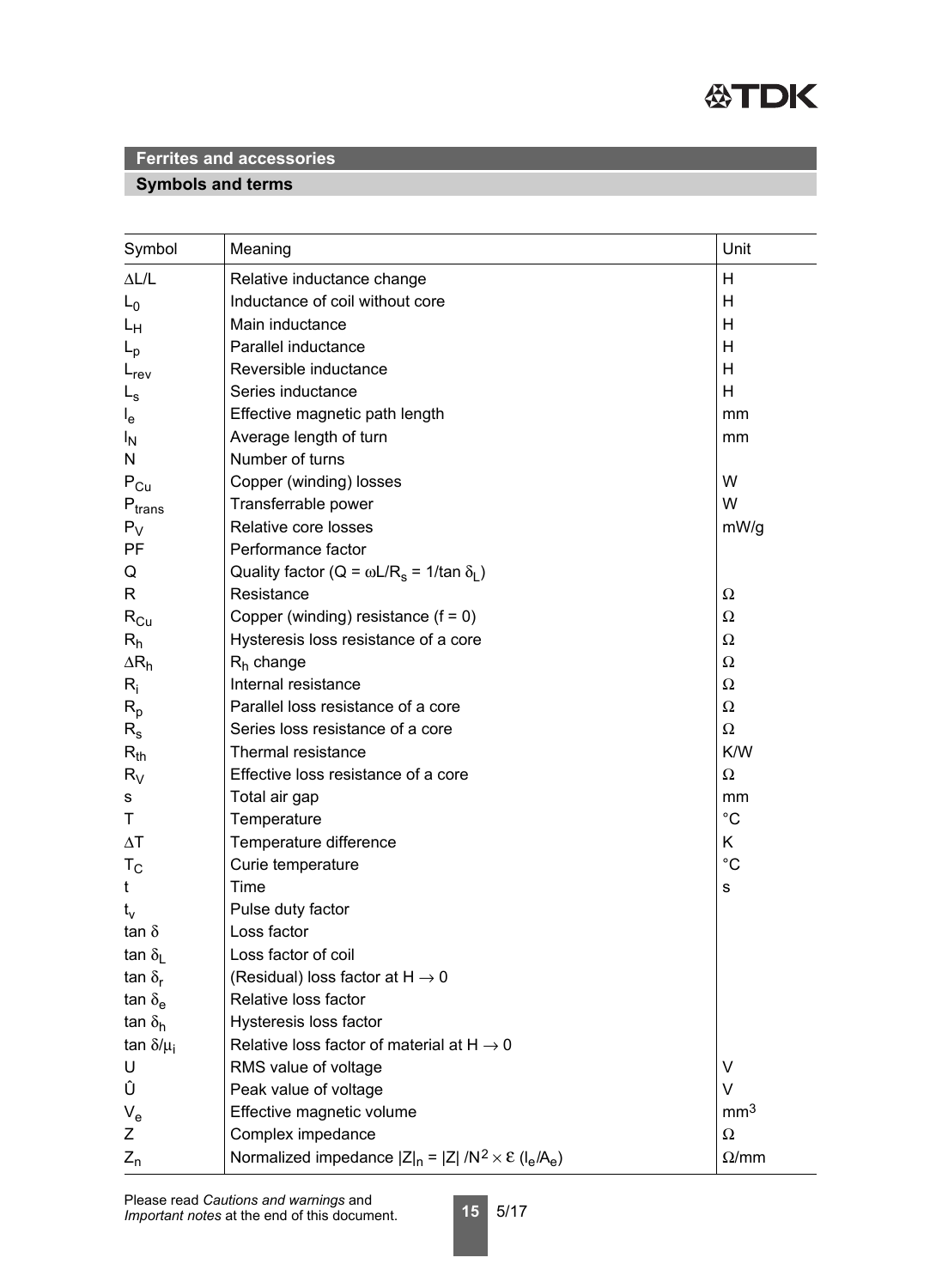

## **Symbols and terms**

| Symbol                 | Meaning                                                                              | Unit                     |
|------------------------|--------------------------------------------------------------------------------------|--------------------------|
| $\alpha$               | Temperature coefficient (TK)                                                         | 1/K                      |
| $\alpha_F$             | Relative temperature coefficient of material                                         | 1/K                      |
| $\alpha_e$             | Temperature coefficient of effective permeability                                    | 1/K                      |
| $\varepsilon_{r}$      | Relative permittivity                                                                |                          |
| $\Phi$                 | Magnetic flux                                                                        | <b>Vs</b>                |
| $\eta$                 | Efficiency of a transformer                                                          |                          |
| $\eta_B$               | Hysteresis material constant                                                         | $mT-1$                   |
| $\eta_i$               | Hysteresis core constant                                                             | $A^{-1}H^{-1/2}$         |
| $\lambda_{\mathsf{s}}$ | Magnetostriction at saturation magnetization                                         |                          |
| $\mu$                  | Relative complex permeability                                                        |                          |
| $\mu_0$                | Magnetic field constant                                                              | Vs/Am                    |
| $\mu_{\mathbf{a}}$     | Relative amplitude permeability                                                      |                          |
| $\mu_{\text{app}}$     | Relative apparent permeability                                                       |                          |
| $\mu_{e}$              | Relative effective permeability                                                      |                          |
| $\mu_{i}$              | Relative initial permeability                                                        |                          |
| $\mu_p$ '              | Relative real (inductive) component of $\overline{\mu}$<br>(for parallel components) |                          |
| $\mu_p$ '              | Relative imaginary (loss) component of $\overline{\mu}$ (for parallel components)    |                          |
| $\mu_r$                | Relative permeability                                                                |                          |
| $\mu_{\text{rev}}$     | Relative reversible permeability                                                     |                          |
| $\mu_{\rm s}$          | Relative real (inductive) component of $\overline{\mu}$<br>(for series components)   |                          |
| $\mu_s$ "              | Relative imaginary (loss) component of $\overline{\mu}$ (for series components)      |                          |
| $\mu_{\text{tot}}$     | Relative total permeability                                                          |                          |
|                        | derived from the static magnetization curve                                          |                          |
| $\rho$                 | Resistivity                                                                          | $\Omega$ m <sup>-1</sup> |
| $\Sigma I/A$           | Magnetic form factor                                                                 | $mm-1$                   |
| $\tau_{\rm Cu}$        | DC time constant $\tau_{Cu} = L/R_{Cu} = A_L/A_R$                                    | $\mathbf S$              |
| $\omega$               | Angular frequency; $\omega$ = 2 $\Pi$ f                                              | $s^{-1}$                 |

All dimensions are given in mm.

SMD Surface-mount device